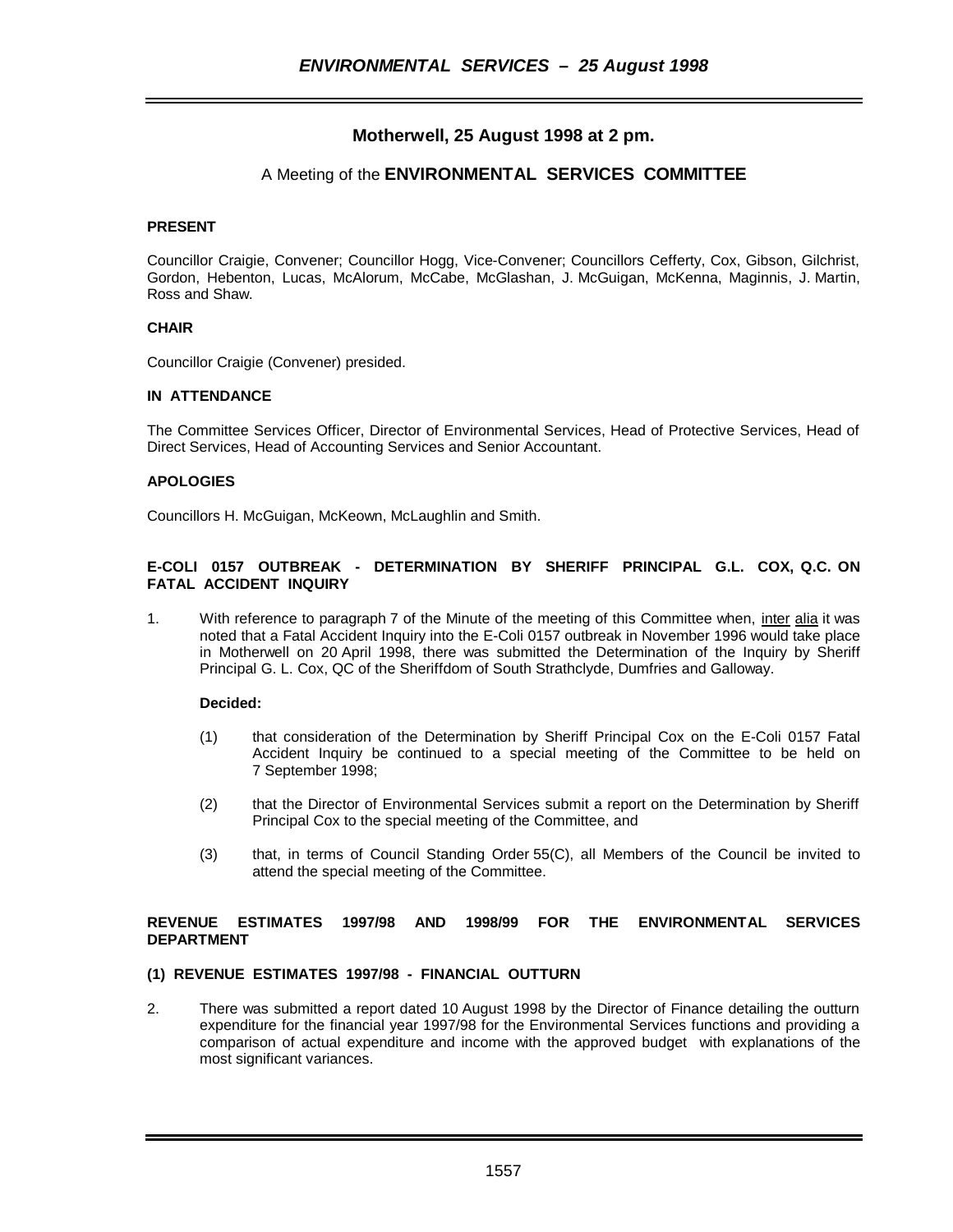**Decided:** that the terms of the report be noted.

### **(2) REVENUE ESTIMATES 1998/99 - FINANCIAL MONITORING STATEMENT**

3. There was submitted report dated 14 August 1998 by the Director of Finance advising of current spending levels of the Environmental Services function for the period from 1 April to 17 July 1998 and providing a comparison with the approved budget excluding loan charges, central administration recharges and the central repairs account and the projected outturn.

**Decided:** that the terms of the report be noted.

### **ENVIRONMENTAL PROTECTION ACT 1990 - SECTION 80 NOTICE REQUIRING ABATEMENT OF STATUTORY NUISANCE - DEFECTIVE SEPTIC TANK AND DRAINAGE SYSTEM AT SCHOOL ROAD, WISHAW**

- 4. There was submitted a report (docketed) dated 6 August 1998 by the Director of Environmental Services containing details of Notices which had been served in terms of Section 80 of the Environmental Protection Act, 1990 requiring the abatement of the nuisance caused by a defective septic tank and drainage system at School Road, Wishaw.
	- **Decided:** that the action taken by the Director of Environmental Services in serving the Notices be noted.

### **PETROLEUM (CONSOLIDATION) ACT 1928 - PETROLEUM LICENCES**

5. There was submitted a report (docketed) dated 29 July 1998 by the Director of Environmental Services containing details of the various premises which had been licensed in June and July 1998 for the storage of petroleum spirit/petroleum mixtures.

**Decided:** that the terms of the report be noted.

# **PET ANIMALS ACT 1951**

- 6. There was submitted a report (docketed) dated 18 August 1998 by the Director of Environmental Services detailing six applications for licences in terms of the Pet Animals Act, 1951 for premises in North Lanarkshire.
	- **Decided:** that the six applications for licences in terms of the Pet Animals Act 1951 for premises in North Lanarkshire, as set out in the report, be approved.

### **DOG WARDEN SERVICE**

7. There was submitted a report dated 14 August 1998 by the Director of Environmental Services regarding the operation of the Dog Warden Service during May and June 1998.

**Decided:** that the terms of the report be noted.

### **THE WELFARE OF ANIMALS (TRANSPORT) ORDER 1997**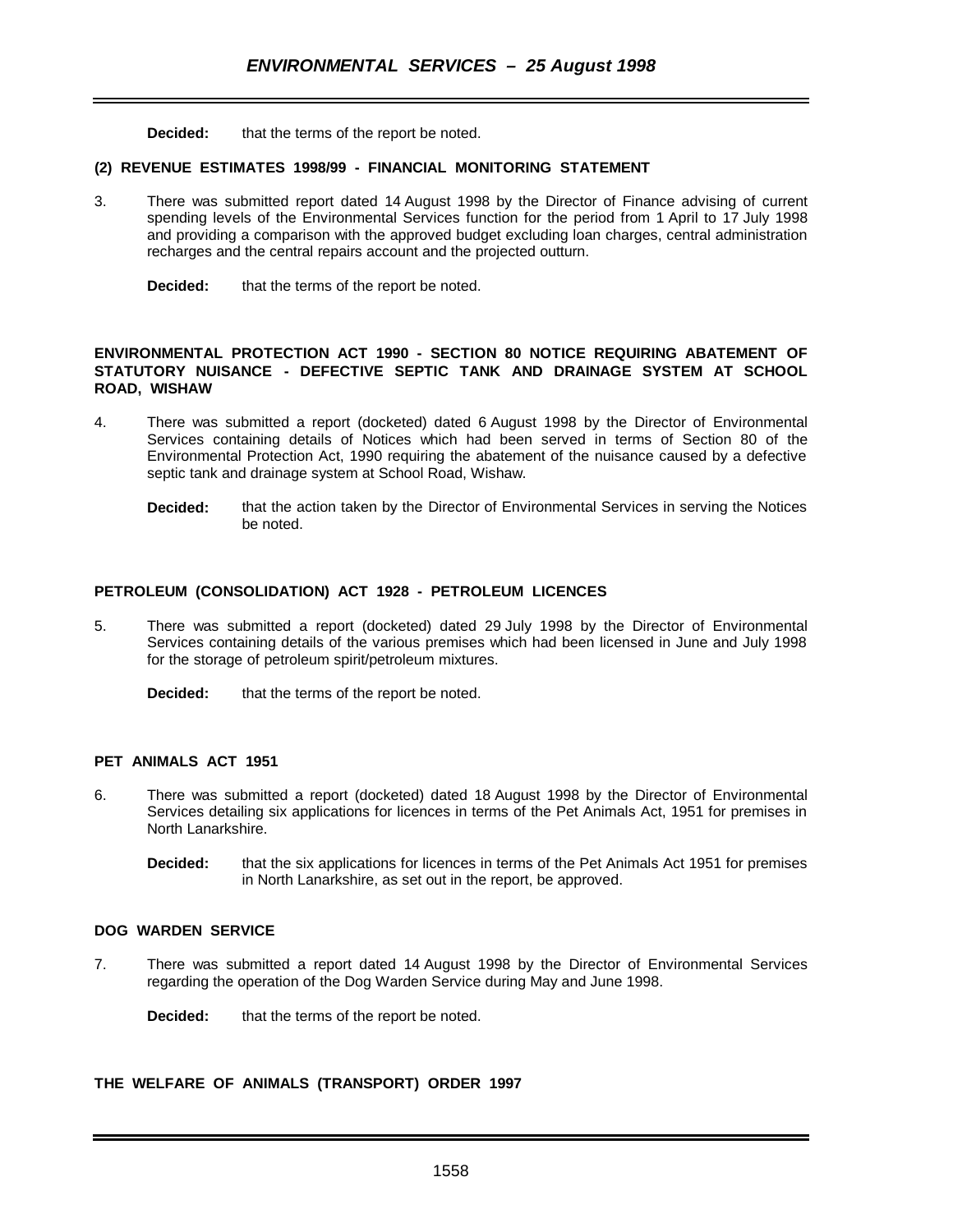8. There was submitted a report dated August 1998 by the Director of Environmental Services (1) detailing the outcome of an operation carried out by the Department's Animal Health and Welfare Inspector, in liaison with Strathclyde Police, at various locations on the A80 during June and July 1998 to ascertain whether vehicles transporting livestock were in compliance with the Welfare of Animals (Transport) Order, 1997, and (2) advising that an agreement had been entered into with a local farmer for the use of his land, at no cost to the Council, should an occasion arise where livestock would need to be unloaded from a vehicle.

**Decided:** that the terms of the report be noted.

# **SUMMER FOOD WATCH CAMPAIGN**

9. There was submitted a report dated 4 August 1998 by the Director of Environmental Services (1) advising of the outcome of visits by Environmental Health Officers to fast food outlets and other food businesses, and (2) intimating that the Department would continue to monitor the outlets and take preventative and, where necessary, enforcement measures to ensure that satisfactory standards prevailed in all fast food related premises.

# **Decided:**

- (1) that the terms of the report be noted;
- (2) that the Council make representation through COSLA to the Scottish office to express concern at the low level of fines being given by the Sheriffs in the Courts to proprietors and operators of food businesses who were found to be in contravention of Food legislation, and
- (3) that representations be also made through COSLA to highlight the need to promote the importance of safety and hygiene in the handling of food.

# **OUTCOME OF PROSECUTIONS IN TERMS OF FOOD SAFETY LEGISLATION**

# **(1) HARJINDER KAUR SINGH, T/A THE INDIAN SIZZLER, 3 SUNNYSIDE ROAD, COATBRIDGE**

10. There was submitted a report (docketed) dated 4 August 1998 by the Director of Environmental Services (1) detailing the outcome of legal proceedings against Harjinder Kaur Singh, t/a The Indian Sizzler, 3 Sunnyside Road, Coatbridge, in respect of contraventions of Regulations 4(1) and (2) of the Food Safety (General Food Hygiene) Regulations 1995, and (2) indicating that the proprietor had been fined a total of £1,000 in respect of the contraventions.

**Decided:** that the terms of the report be noted.

# **(2) CHARLES TRAYNOR, T/A TANNOCHSIDE QUALITY MEATS, 491 OLD EDINBURGH ROAD, UDDINGSTON**

11. There was submitted a report (docketed) dated 2 June 1998 by the Director of Environmental Services (1) detailing the outcome of legal proceedings against Charles Traynor, T/a Tannochside Quality Meats, 491 Old Edinburgh Road, Uddingston, in respect of contraventions of Regulations 4(1) and 4(2)(a) of the Food Safety (General Food Hygiene) Regulations, and (2) indicating that the proprietor had been fined a total of £1,000 in respect of the contraventions.

**Decided:** that the terms of the report be noted.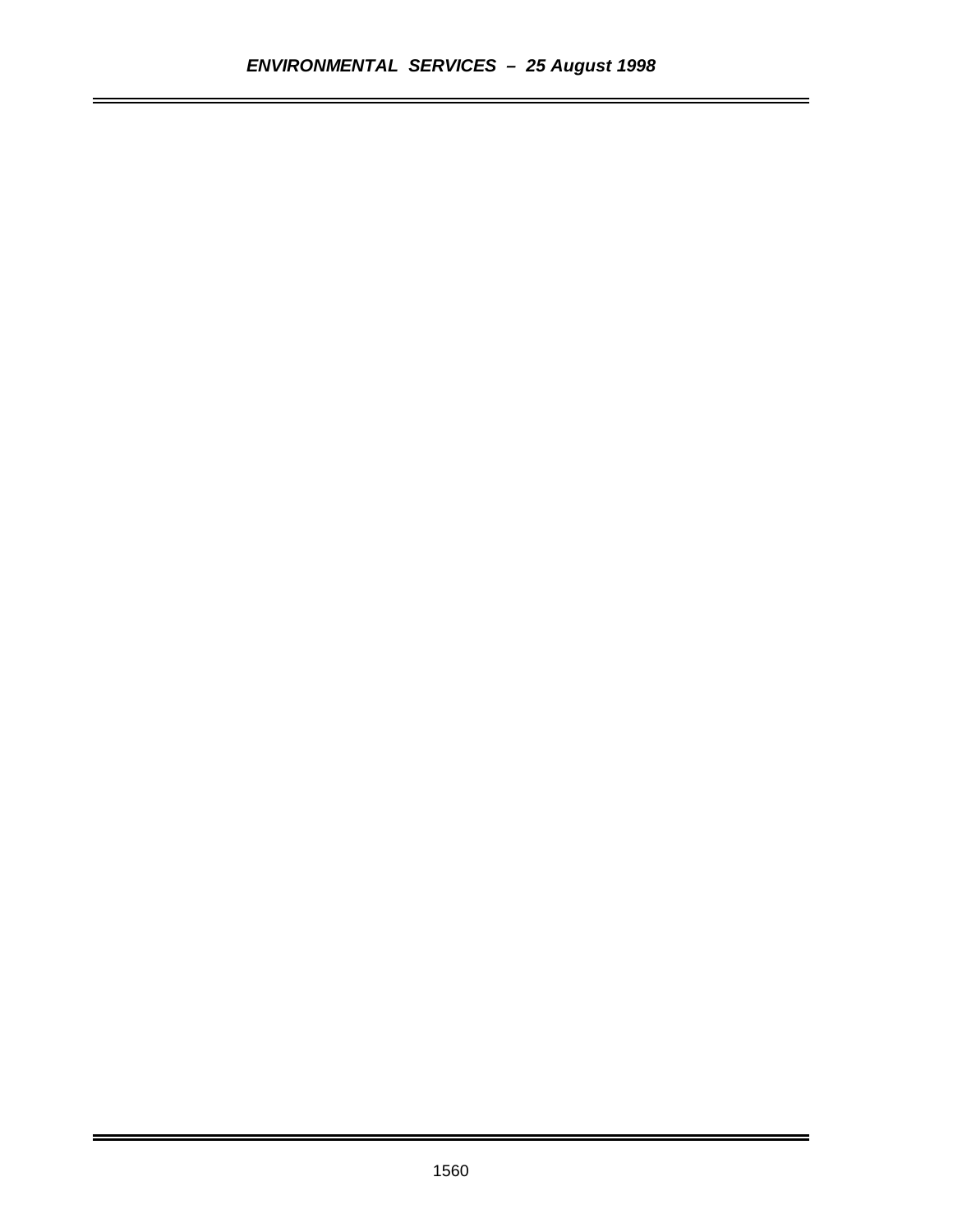# **(3) MOHAMMED NAFEES T/A BIRKENSHAW SUPERSTORE, OLD EDINBURGH ROAD, UDDINGSTON**

- 12. There was submitted a report (docketed) dated August 1998 by the Director of Environmental Services (1) detailing the outcome of legal proceedings against Mohammed Nafees, t/a Birkenshaw Superstore, Old Edinburgh Road, Uddingston, in respect of a contravention of Regulation 44(1)(d) of the Food Labelling Regulations 1996, and (2) indicating that the proprietor had been fined £25 in respect of the contravention.
	- **Decided:** that the terms of the report be noted.

# **VEHICLE REPLACEMENT PROGRAMME 1998/99**

# **(1) LEASE OF VEHICLES**

13. With reference to paragraph 17 of the Minute of the meeting of this Committee held on 3 March 1998 when, inter alia, various tenders received for the lease of vehicles in 1998/99 had been authorised for acceptance, there was submitted a report (docketed) dated 6 August 1998 by the Director of Environmental Services (1) requesting authority to negotiate with companies listed in Appendix 2 to the report for the lease of additional vehicles as detailed in Appendix 1 to the report; (2) indicating that the companies which had been successful in gaining the contracts approved on 3 March 1998 would be approached to ascertain whether they would maintain their tender prices, failing which the next lowest tenderers would be approached in turn, and (3) advising that the vehicles would be funded from the Environmental Services Department budget.

# **Decided:**

- (1) that the Director of Environmental Services be authorised to negotiate an extension to the existing relevant contracts with the suppliers listed in Appendix 2 to the report to include the lease of the vehicles detailed in Appendix 1 to the report, and
- (2) that in the event of the existing suppliers of vehicles not maintaining their tender prices, the Director of Environmental Services be authorised to negotiate with the next lowest tenderer in turn for the category of vehicles involved.

# **(2) CANCELLATION OF CONTRACTS**

14. With reference to paragraph 17 of the Minute of the meeting of this Committee held on 3 March 1998 when, inter alia, authorisation had been given to the Director of Administration to accept suitable tenders for the purchase or lease of vehicles as part of the 1998/99 Vehicle Replacement Programme, there was submitted a report (docketed) dated 24 August 1998 by the Director of Environmental Services (1) intimating that in light of the budget difficulties within the DLO Division of the Construction Services Department and doubts over the retendering process for the Housing Maintenance Contract, a review of the Vehicle Replacement Programme had been undertaken in consultation with the Acting Director of Construction Services; (2) advising that the Director of Administration, following confirmation by the Director of Environmental Services of the revised requirements for vehicles and in consultation with the Convener, had cancelled orders for the supply of 75 vehicles, the total value of which amounted to £794,654, at no cost or penalty to the Council, and (3) indicating that of the original programme, 15 vehicles had been leased, details of which were set out in the Appendix to the report.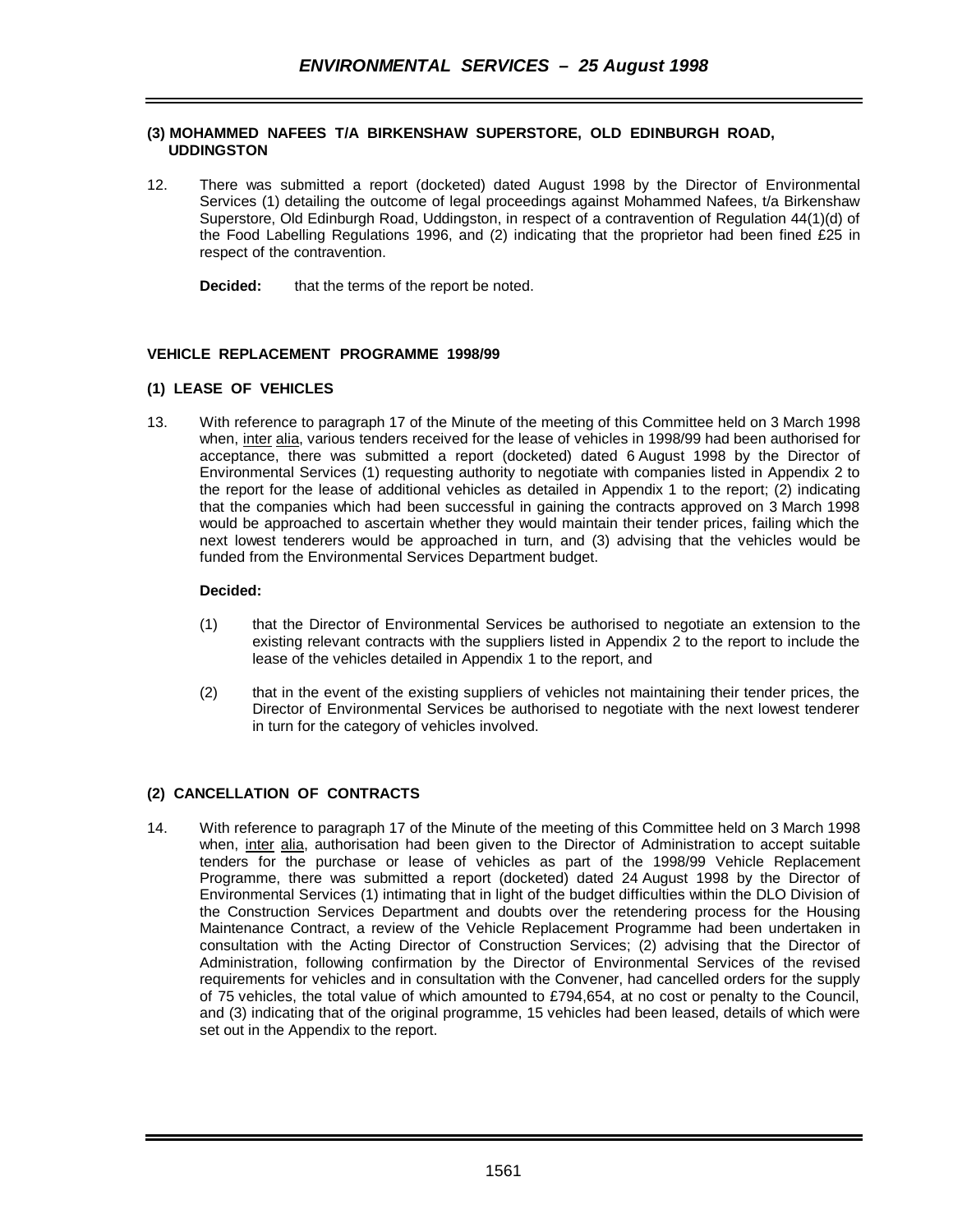### **Decided:**

- (1) that the action taken by the Director of Administration, following consultation with the Director of Environmental Services, the Acting Director of Construction Services and the Convener, in the cancellation of orders for the supply of 75 vehicles at a total value of £794,654 be homolgated, and
- (2) that the lease of 15 vehicles, as detailed in the Appendix to the report, which were still required by other departments of the Council and which had been authorised by the Committee on 3 March 1998, be noted.

### **DEBT COUNSELLING SERVICE**

15. There was submitted a report (docketed) dated 6 August 1998 by the Director of Environmental Services (1) detailing the operation and activities of the Department's Debt Counselling Service, and (2) outlining in the Appendix to the report a digest of debt statistics in North Lanarkshire for 1997/98.

### **Decided:**

- (1) that the terms of the report be noted, and
- (2) that the Director of Environmental Services arrange for a presentation on the Debt Counselling Service to a future meeting of the Committee.

# **AUTHORISATION OF OFFICERS UNDERTAKING STATUTORY DUTIES - THE MEDICINES ACT 1968**

16. There was submitted a report (docketed) dated 4 August 1998 by the Director of Environmental Services recommending that delegated authority be granted to those Officers in the Environmental Services Department undertaking duties on behalf of the Council in terms of the Medicines Act, 1968 **C**

as detailed in the Appendix to the report.

**Decided:** that the Officers listed in the Appendix to the report be given delegated authority to carry out, to the extent of their employment, statutory duties in terms of the Medicines Act 1968.

# **ENVIRONMENTAL SERVICES DEPARTMENT - CREATION OF POST OF JANITOR**

17. There was submitted a report dated 21 August 1998 by the Director of Environmental Services (1) proposing an increase in the establishment of the Department's Building Cleaning and Janitorial Services Section by the creation of a post of Janitor in order to meet the service level requirements of the Director of Education for janitorial services for the new special educational needs unit in the annexe of St. Patrick's High School, Coatbridge, and (2) advising that the Director of Education had made budgetary provision in the Service Level Agreement with the Environmental Services Department to cover the cost of the additional post of janitor.

# **Decided:**

- (1) that a post of janitor at Grade 5 be approved, and
- (2) that the report be remitted to the Personnel Services Committee for consideration.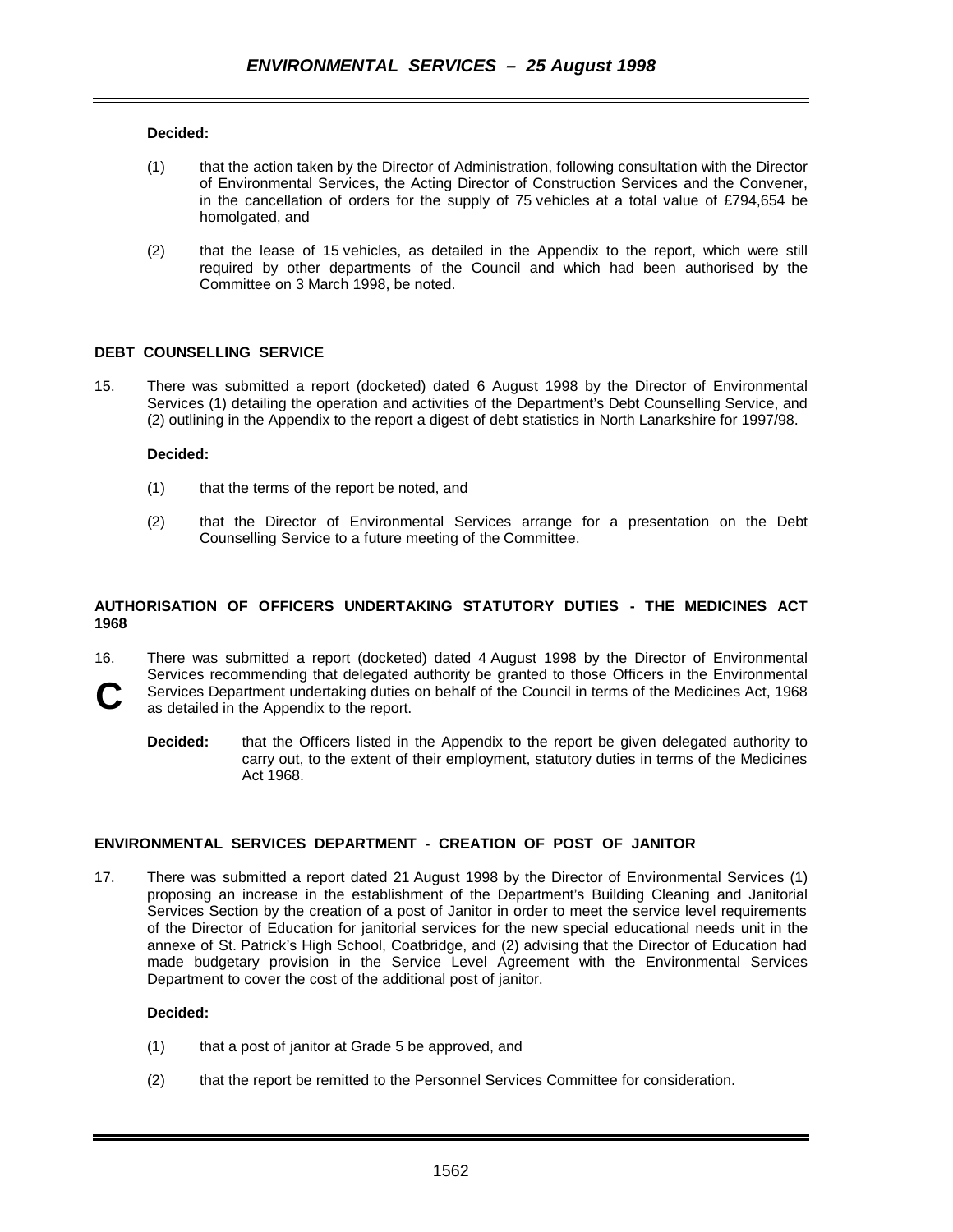### **WEST OF SCOTLAND WATER AUTHORITY - ENVIRONMENTAL QUALITY REPORT**

18. There was submitted a report (docketed) dated 30 July 1998 by the Director of Environmental Services regarding the Environmental Quality Report of West of Scotland Water for 1997.

**Decided:** that the terms of the report be noted.

### **CONSULTATION PAPERS**

# **(1) PROPOSED AMENDMENTS TO THE SPECIAL WASTE REGULATIONS 1996 AND THE WASTE**

### **MANAGEMENT LICENSING REGULATIONS 1994 - SCOTTISH OFFICE**

- 19. There was submitted a report (docketed) dated 18 August 1998 by the Director of Environmental Services advising that a response, as detailed in the Appendix to the report, had been sent to the Scottish Office regarding a consultation paper entitled "Proposed Amendments to the Special Waste Regulations 1996 and the Waste Management Licensing Regulations 1994".
	- **Decided:** that the action taken by the Director of Administration in responding to the Scottish Office be noted.

### **(2) GUIDELINES ON THE CONTROL OF OUTBREAKS OF FOODBORNE DISEASE - SCOTTISH OFFICE**

- 20. There was submitted a report (docketed) dated 18 August 1998 by the Director of Environmental Services advising that a response, as detailed in the Appendix to the report, had been sent to the Scottish Office on a consultation paper entitled "Guidelines on the Control of Outbreaks of Foodborne Disease" which takes account of the recommendations of the Pennington Group on the recent E-Coli outbreak.
	- **Decided:** that the action taken by the Director of Administration in responding to the Scottish Office be noted.

### **(3) PROPOSED AMENDMENT TO THE RESERVOIRS ACT 1975 - DEPARTMENT OF THE ENVIRONMENT, TRANSPORT AND THE REGIONS**

- 21. There was submitted a report (docketed) dated 28 July 1998 by the Director of Environmental Services advising that a response, as detailed in the Appendix to the report, had been sent to the Department of Environment, Transport and the Regions on a consultation paper entitled "Proposed Amendment to the Reservoirs Act 1975".
	- **Decided:** that the action taken by the Director of Administration in responding to the Department of the Environment, Transport and the Regions, be noted.

### **(4) DEVELOPMENT SERVICES AND PROTECTIVE SERVICES - POLICY ISSUES FOR THE SCOTTISH PARLIAMENT - COSLA**

22. There was submitted a report (docketed) dated 12 August 1998 by the Director of Environmental Services advising that a response, as detailed in the Appendix to the report, had been sent to COSLA